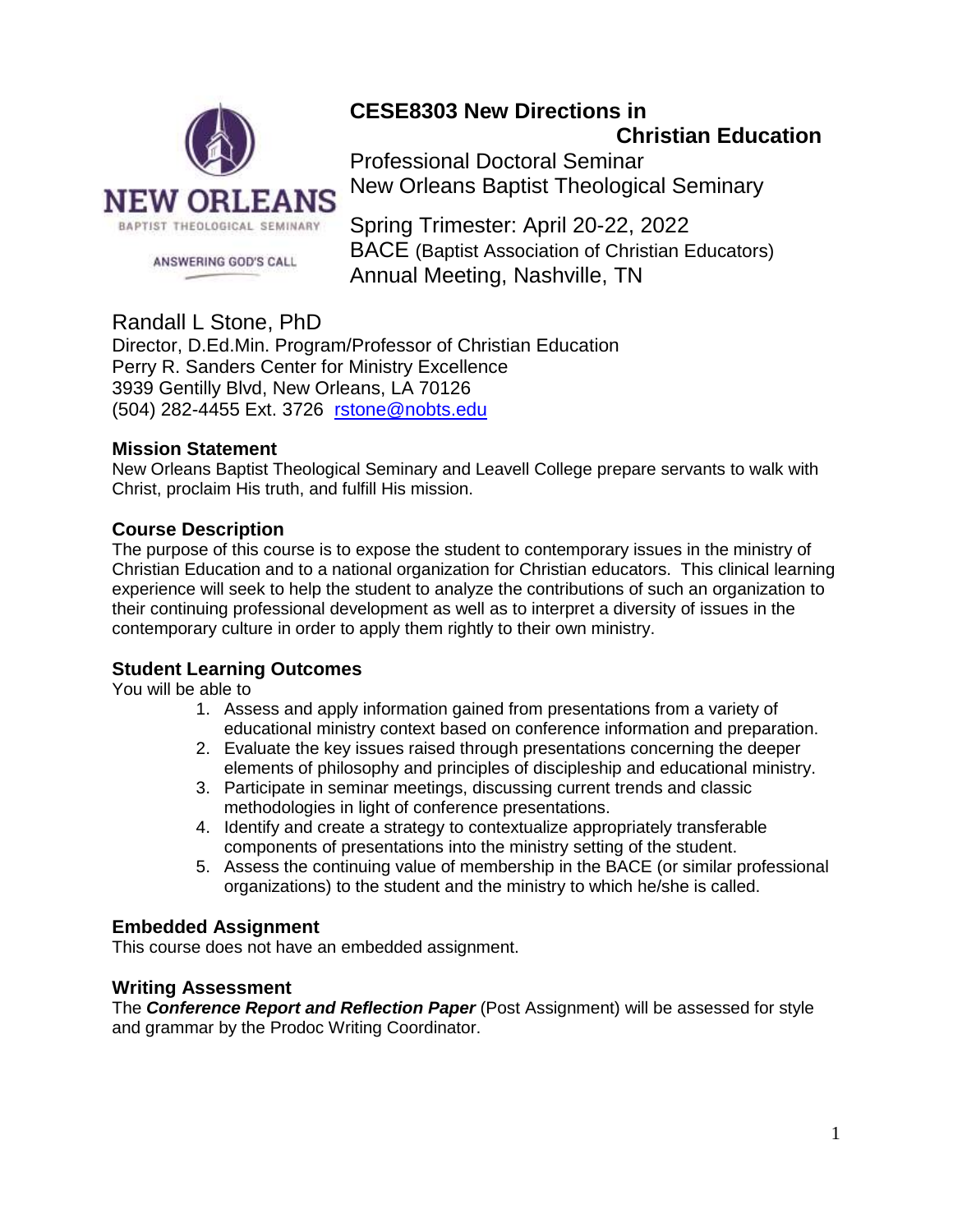#### **Required (Primary) Textbooks**

Read **Two** of the following: (Selected by the student and approved by the professor)

- Barton, Ruth Haley. *Sacred Rhythms: Arranging Our Lives for Spiritual Transformation* (Kindle Edition) Downers Grove: IVP, 2009
- Barton, Ruth Haley. *Strengthening the Soul of Your Leadership: Seeking God in the Crucible of Ministry* (Kindle Edition) Downers Grove, IL: IVP, 2018
- Briggs, J. R. *Fail: Finding Hope and Grace in the Midst of Ministry Failure.* Downers Grove, IL: IVP, 2014
- Culbertson, Rod. *The Disciple Investing Apostle: Paul's Ministry of Relationships.*  Eugene, OR: Wipf and Stock, 2018
- Dotson, Junius. *Soul Reset: Breakdown, Breakthrough, and the Journey to Wholeness.* Nashville, TN: Upper Room Books, 2019
- Lawson, Kevin E and Jane Carr. *Thriving as a Single Person in Ministry*. Lanham, MD: Rowman and Littlefield, 2021
- Meyer, Keith. *Spiritual Rhythms in Community: Being Together in the Presence of God*. Downers Grove,IL: InterVarsity Press, 2012
- Potvin, Bernard Lawrence. *Old Ideas, New Practices: When Religion Is for Relationships*. Eugene, OR: Resource Publications, 2021
- Witt, Lance. *Your One Life: Own It, Live It, Love It* (Kindle Edition) Grand Rapids: Baker Publishing, 2021
- Witt, Lance. *Replenish: Leading from a Healthy Soul* (Kindle Edition) Grand Rapids: Baker Publishing, 2011

#### **Secondary Text**

Choose **two** additional books written or recommended by conference speakers (keynote or breakout) related to the conference theme of managing ministry rhythms (Soul Care, Relationships, Discipleship, and Leadership) Write a summary of each using the template supplied by the professor and available in BlackBoard. Books must be approved by the professor prior to reading and submission of summary.

#### **Special Seminar Considerations:**

**Membership.** You can join the BACE organizations free as part of the NOBTS learning community. Go to [https://www.baptisteducators.org/membership.](https://www.baptisteducators.org/membership) Join membership fee promo code **NOBTS**.

**Registration**. Please consult the website [www.baptisteducators.org](http://www.baptisteducators.org/) for conference registration information. **NOBTS Group pricing applies.**

**Conference Fee:** In addition to tuition, course requires a registration fee for the BACE conference. Register at [www.baptisteducators.org.](http://www.baptisteducators.org/) **Be sure to select the NOBTS group rate** for a discount (\$29).

**Housing and Meals:** All travel, food and room costs are the responsibility of the student.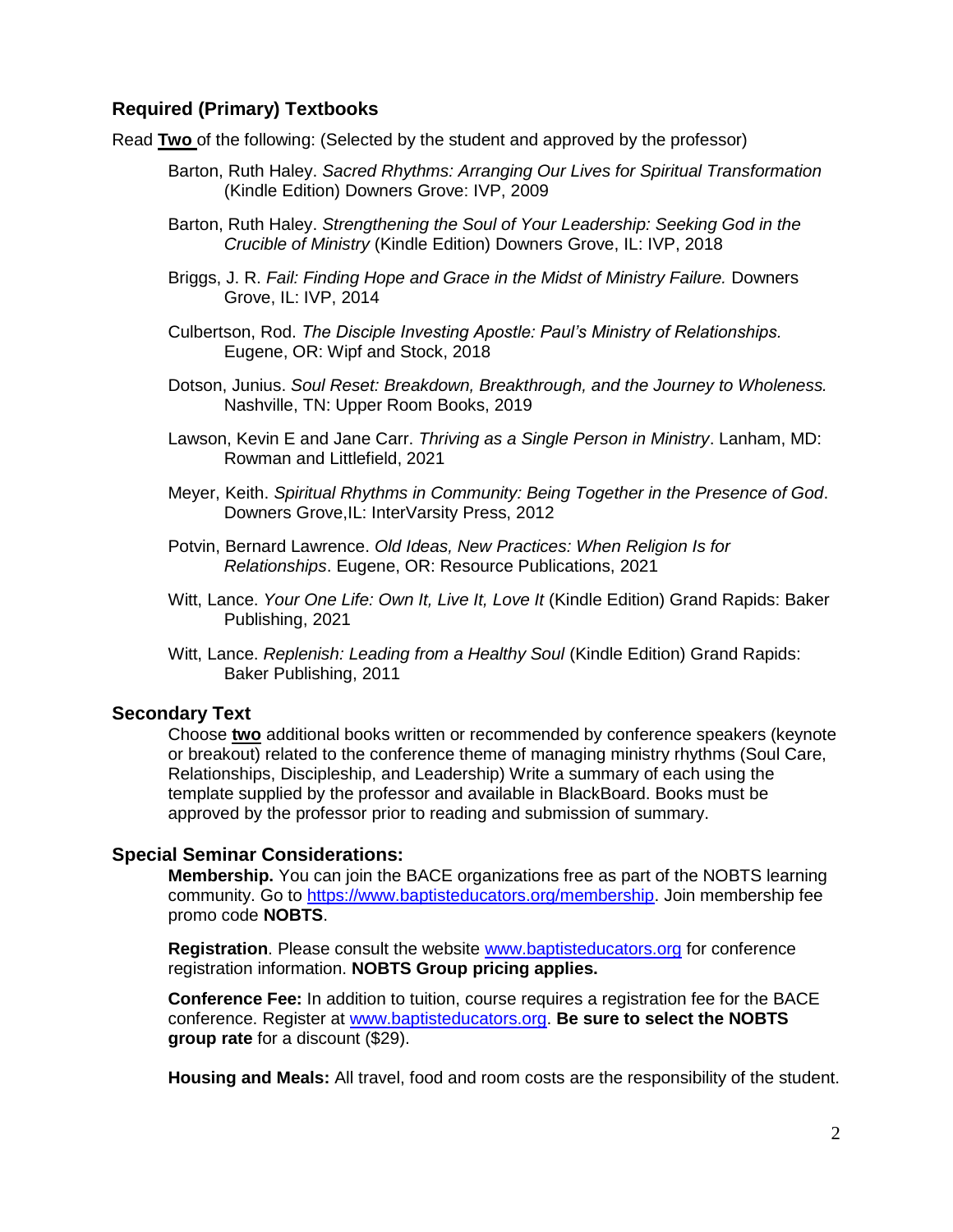**Blackboard Enrollment.** You will be enrolled in our class on Blackboard after the close of professional doctoral spring trimester registration. Communication will be primarily through emails via Blackboard. Assignments will be posted and collected via Blackboard.

#### **Course Teaching Methodology**

The course will involve the following methodologies: Reading and reports, Interviews, conference participation, and group dialogue.

#### **Course Requirements**

#### **Pre-Seminar Requirements**

- **Talking Points. (2 @ 10%) Due: April 19, 2022**
	- Post your *Talking Points* in the discussion area of Blackboard.
		- o Read two (2) of the required primary textbooks and prepare a list of **7 Talking Points** from **each** text. The list should include quotes, ideas, principles or practices. Cite a specific reference (parenthetically) and a brief (3-5 sentences) explanation, reason, insight, observation. Be prepared to discuss them at the preconference meeting.
- **Transitions Interview. (10%) Due: April 19, 2022**

After reading the required textbooks, conduct at least 3 interviews with church staff, pastors, denominational leaders, or other ministry leaders. Identify 5-7 issues, challenges or opportunities related to maintaining rhythms in contemporary life and ministry. Report your findings in a summary, 3 pages in length.

#### **Seminar Requirements (25%) Due: April 20-22, 2022**

• **Attendance.** You are expected to attend all scheduled program events as well as all seminar sessions. Take thorough notes on all sessions attended in order to be able to type and organize them for future use.

### **Post-Seminar Requirements (25%)**

• **Secondary Book Executive Summary**: **(2 @ 10%) Due: June 30, 2022** Each student will complete a 4 page summary handout of two (2) secondary text (use the template supplied by the professor). The Executive Summary should include at least one page of application suggestions for the local ministry context. Summaries will be submitted in pdf format on Discussion Board in Blackboard by due date**.** 

#### **Conference Report & Reflection Paper. Due: July 15, 2022**

In **Part 1** Write a synopsis of the conference citing each of the sessions attended (include a brief description and personal application). In **Part 2** prepare a *Reflection Paper* (double-spaced, typewritten, and in proper form. Use the NOBTS Style Guide available on the website.) Consider the principles, practices or issues raised in the conference. Propose implications for your current or future ministry settings. Include at least one key idea or practice that you will initiate personally or in your ministry context. Include any necessary proper citations and a bibliography. This paper will be assessed for style and grammar by the Prodoc Writing Coordinator.